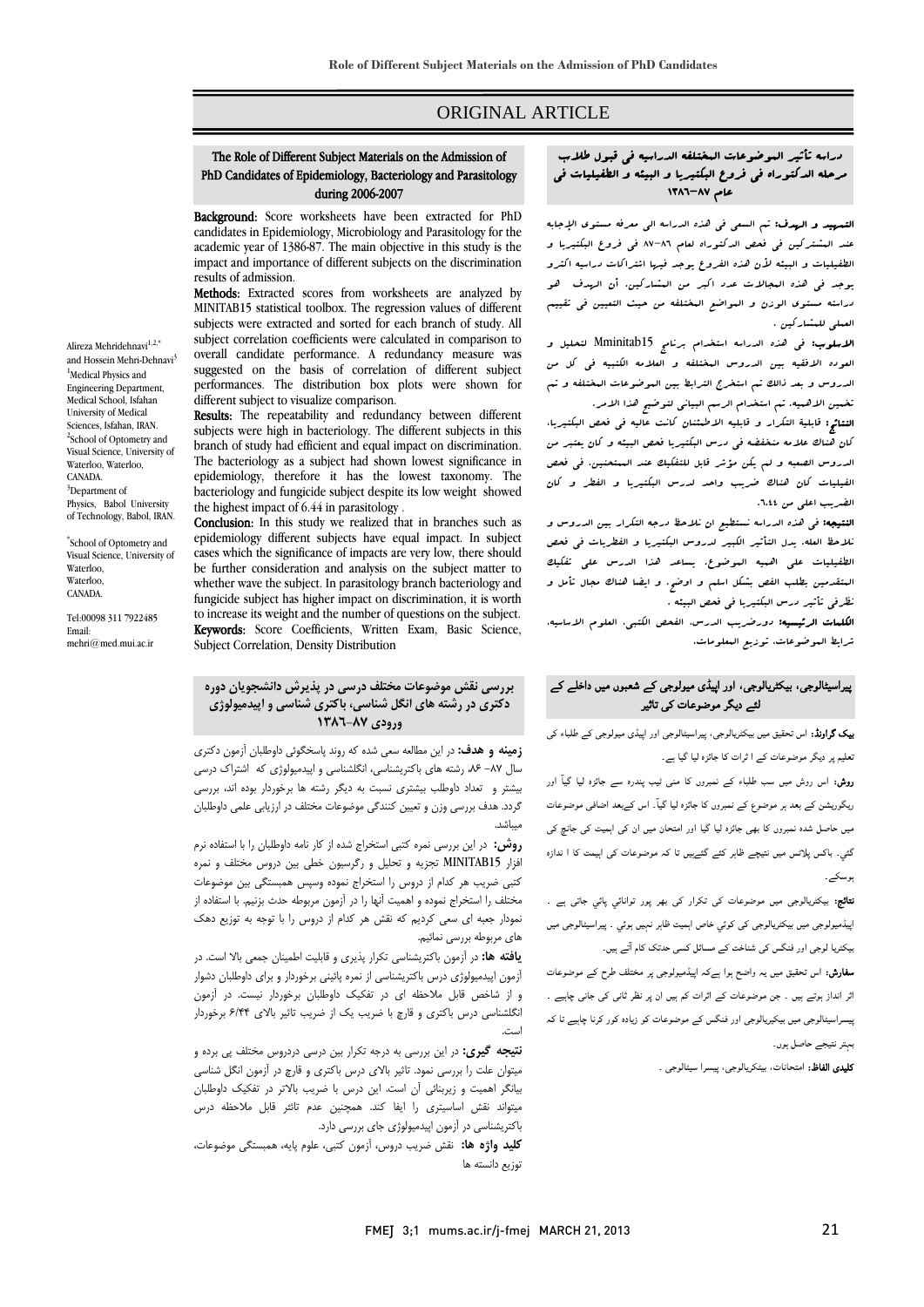$\overline{a}$ 

### **INTRODUCTION**

 In most countries university admissions are based on the previous applicant performance. But in some countries Such as more is a special exam cancel OATE, or in<br>China there is Goa Koa,the most competitive in the world. In Iran also, there are several competitive entrance exams such as India there is a special exam called GATE, or in  $(1,2)$ .

 This exam has been generalized for the admission of almost a vast majority of Iran's population, but there are not any distinct published research works in this area. The possible reason for this shortage could be the access restriction to all of university branches . This area seems to have involved the consensus and results of these exams.

the consensus and results of these exams.<br>Fortunately, in the case of this study applicant performance worksheets were available on the official site of Ministry of Health and Medical Education for the proposed year of study. The author of this report has been involved in one of the exam committees of the board of exam for almost worth twelve years. Therefore, it was realised that published researches in this area are few and it was investigating worksheets thoroughly.

 One of the major issues in an exam could be the subject In competitive exams there are different effective factors which challenge applicant mentality. One of the mentality issues is the coverage of background study experience of the applicant with exam materials. Another issue could be The other issue could be the board of exams' familiarization with new references. The tough competition and former issues result in big competitive market for private institutes. There are huge social consequences laid down causes mental conflicts for the rejects and suspicious permutation in the exam sheet, or the taxonomy order(3-6). the consistency of exam references all over the country. behind it. The matter of either acceptance or rejection judgment follows.

 One of the anxieties in the exam is the exam time plan for applicants. Irregular question taxonomy permutation could Entangled taxonomy in all questions reduces exam result contrast for applicant discrimination. Therefore the exam output bend toward inconsistency. The unveiled procedure and analysis of the data could satisfy rejects and avoid their<br>rumor for examiners and committees of the exam. In this study it is supposed to investigate the statistical parameters of applicants in some branches of study which have more common subjects and moderate number of attendance. It is proposed to finde inter correlation between different suppress moderate prepared applicant performance. and analysis of the data could satisfy rejects and avoid their subjects in each branch of study. Also the discriminate factor of each subject is to be considered.

j

# **METHODS**

By the investigation of all 29 branches of study in the proposed Iranian educational year of study ( 86-87) in Ministry of Health and Higher Education, it was found out that three branches of study had more common subjects and applicant attendance. Targeted branches were all applicants in these three areas were downloaded and sorted for each subject (7,8). Subjects in bacteriology were and  $m$ ycology( $m$ 5), biochemistry( $m$ 4), molecular biology( $m$ 5)<br>and immunology( $M$ 6). In parasitology, the subjects were medical  $immunology(M5)$ , bacteriology and mycology(M6) and biochemistry. Subjects m ephermology were biostalistics  $(m_1)$ , ephermology  $(m_2)$ , parasitology and mycology  $(M_2)$ , virology $(M5)$  and immunology. The max score level in all subjects was 100 in percentage. Statistical investigations were carried out through Minitab 15 statistical tool box(9). bacteriology, parasitology and epidemiology. Mark sheets of  $bacteriology(M1),$  virology $(M2),$  parasitology mycology(M3), biochemistry(M4), molecular biology(M5)  $cetologv(M1)$ , helminthology $(M2)$ ,  $insectology(M3), \text{hematology}(M4),$ in epidemiology were biostatistics(M1), epidemiology(M2),

### **RESULTS**

 Most of the subject mark distributions are close to normal distribution therefore mean value and all of all of subject marks are listed in table 1.

marks are iisted in tabie 1.<br>Total earned score of written exams are evaluated versus mark subjects through linear regression analyzer. Their equations are as follow.

 Scores for bacteriology: - 0.00038 + 2.24 M1 + 0.450 M2  $+ 0.450 M3 + 0.450 M4 + 0.450 M5 + 0.450 M6$ 

 $\overline{\phantom{0}}$  This equation was extracted from work sheets of 68 bacteriology candidates.

 Scores for parasitology: 0.680 +1.79 M1 +1.81 M2 +0.592 M3 +0.605 M4 +0.591 M5 +0.574 M6 +0.605 M7

This equation was extracted from work sheets of 50<br>nonseitalagy condidates and the following constitution parasitology candidates and the following equation is extracted from 38 worksheets of epidemiology.

 Score for epidemiology: - 0.00038 + 2.24 M1 + 0.450 M2  $+ 0.450 M3 + 0.450 M4 + 0.450 M5 + 0.450 M6$ 

by observing the extracted equation for bacteriology it is<br>obvious that the score weight of the first subject(M1) is five times of the other subjects in this branch of study. Therefore the most important and discriminative subject could be bacteriology in this branch. By looking at the regression equation of parasitology we will find out the By observing the extracted equation for bacteriology it is

| Table 1: Statistical parameters of different subject scores in different branches of study |            |             |             |           |              |               |                   |             |  |  |
|--------------------------------------------------------------------------------------------|------------|-------------|-------------|-----------|--------------|---------------|-------------------|-------------|--|--|
|                                                                                            | (score)    | (M1)        | (M2)        | (M3)      | (M4)         | (M5)          | (M <sub>6</sub> ) | (M7)        |  |  |
| Bacteri-                                                                                   | $146 + 71$ | $31+17.7$   | $41 + 22.3$ | $27+19.1$ | $41 + 23.5$  | $18.3 + 16.7$ | $42.8 + 27$       |             |  |  |
| Parasit-                                                                                   | $290+96$   | $53.7 + 21$ | $43+17$     | $62+17.2$ | $33+20.3$    | $32.7 + 33$   | $25.7 + 10$       | $39.5 + 23$ |  |  |
| Epidem-                                                                                    | $218+92$   | $57+20.5$   | $29+15.8$   | $19+14.2$ | $-0.4 + 8.4$ | $31 + 22$     | $21.5 + 22$       |             |  |  |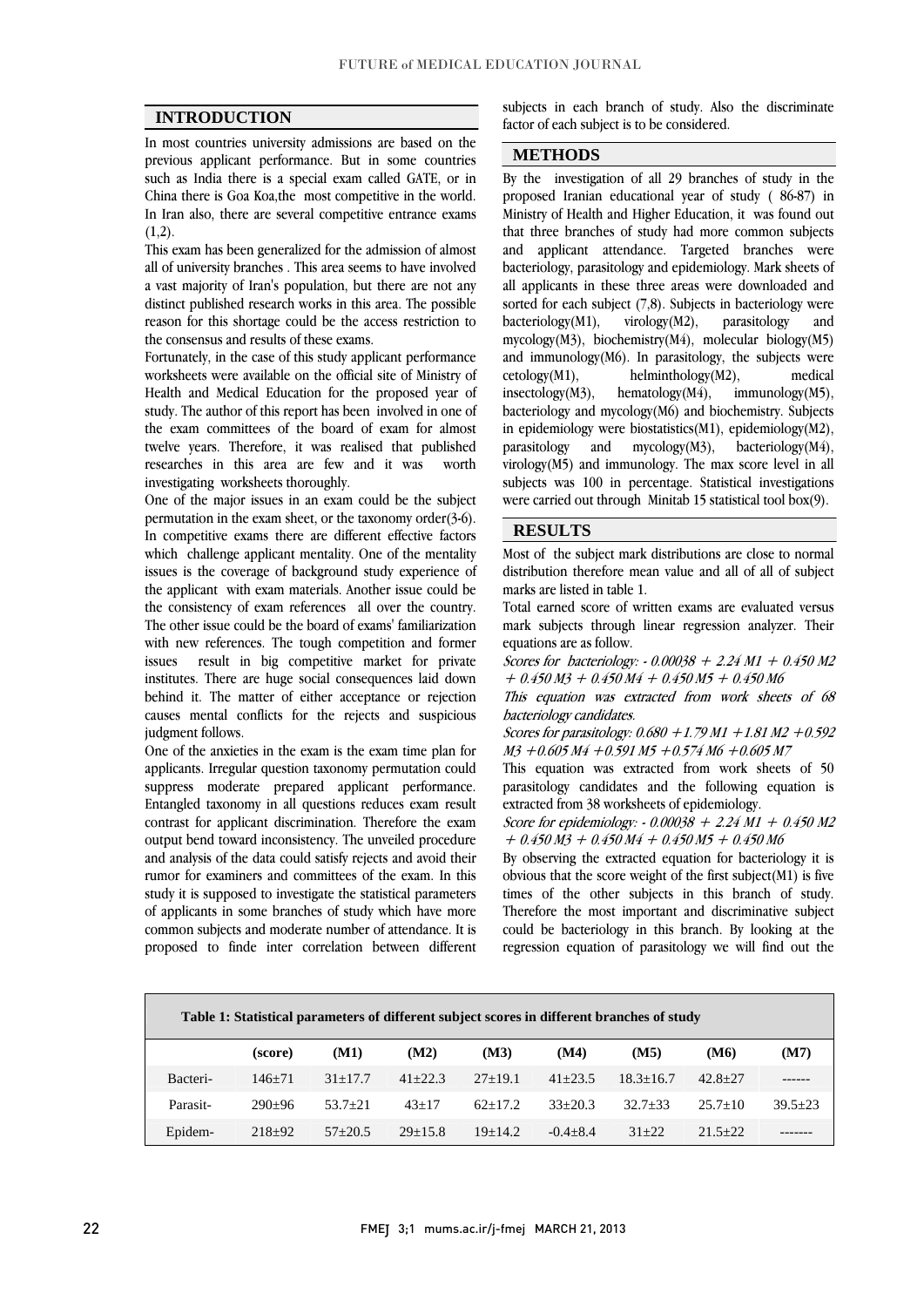weight score of the first(M1) and second(M2) subjects are triple times of other subjects in this branch of study. Therefore, these two subjects could have more impact than the other on the acceptance discrimination. Also in this respect, by taking a look at epitemology equation it is<br>realized that the first(M1) and second(M2) subjects are respect, by taking a look at epidemiology equation it is

 weighted twice the others. In comparison to other two former branches of study, in epidemiology the subjects are more balanced.

 With the correlation tool the correlation between subjects and total score are extracted. Subject importance is<br>extracted with reconset to their P Value extracted with respect to their P-Value.

| Table 2: Pearson correlation coefficients of each subject with total score in bacteriology. |      |               |      |      |      |      |  |  |
|---------------------------------------------------------------------------------------------|------|---------------|------|------|------|------|--|--|
|                                                                                             | M1   | $\mathbf{M2}$ | M3   | M4   | M5   | M6   |  |  |
| Corr(score)                                                                                 | 0.94 | 0.73          | 0.55 | 0.79 | 0.53 | 0.78 |  |  |
| P-Value                                                                                     | 0.00 | 0.00          | 0.00 | 0.00 | 0.00 | 0.00 |  |  |

| Table 3: Linear regression of score versus single subjects.                                                   |                                                                                                                                         |                                                                                                                     |  |  |  |  |
|---------------------------------------------------------------------------------------------------------------|-----------------------------------------------------------------------------------------------------------------------------------------|---------------------------------------------------------------------------------------------------------------------|--|--|--|--|
| <b>Bacteriology</b>                                                                                           | <b>Parasitology</b>                                                                                                                     | <b>Epidemiology</b>                                                                                                 |  |  |  |  |
| Score = $28+3.79M1$<br>$= 50 + 2.33 M2$<br>$= 90 + 2.1 M3$<br>$= 47 + 2.4 M4$<br>$=104+2.27M5$<br>$=61+2.0M6$ | Score = $179+2.8M1$<br>$= 72.3 + 5.0 M2$<br>$= 149 + 2.27 M3$<br>$= 244 + 1.37 M4$<br>$= 219 + 2.16M5$<br>$=124+6.44M6$<br>$=178+2.8M7$ | Score = $-0.1+3.82M1$<br>$= 78.4 + 4.86 M2$<br>$= 137 + 4.3M3$<br>$= 219 + 2.67M4$<br>$=131+2.8M5$<br>$=160+2.68M6$ |  |  |  |  |

| Table 4: Pearson correlation coefficients of each subject with total score in parasitology |      |                |      |      |      |      |              |  |  |
|--------------------------------------------------------------------------------------------|------|----------------|------|------|------|------|--------------|--|--|
|                                                                                            | M1   | M <sub>2</sub> | M3   | M4   | M5   | M6   | $\mathbf{M}$ |  |  |
| Corr(score)                                                                                | 0.86 | 0.90           | 0.40 | 0.29 | 0.74 | 0.66 | 0.67         |  |  |
| P-Value                                                                                    | 0.00 | 0.00           | 0.00 | 0.04 | 0.00 | 0.00 | 0.00         |  |  |

| Table 5: Pearson correlation coefficients of each subject with total score in epidemiology |      |               |      |      |      |      |  |  |
|--------------------------------------------------------------------------------------------|------|---------------|------|------|------|------|--|--|
|                                                                                            | М1   | $\mathbf{M2}$ | M3   | M4   | M5   | М6   |  |  |
| Corr(score)                                                                                | 0.86 | 0.84          | 0.66 | 0.25 | 0.68 | 0.64 |  |  |
| P-Value                                                                                    | 0.00 | 0.00          | 0.00 | 0.14 | 0.00 | 0.00 |  |  |

| Table 6: Pearson correlation M4 with other subjects in epidemiology |              |      |                |           |               |           |  |
|---------------------------------------------------------------------|--------------|------|----------------|-----------|---------------|-----------|--|
|                                                                     | Total(score) | M1   | M <sub>2</sub> | <b>M3</b> | $\mathbf{M5}$ | <b>M6</b> |  |
| Corr(M4)                                                            | 0.25         | 0.14 | 0.40           | 0.08      | 0.12          | 0.27      |  |
| P-Value                                                             | 0.14         | 0.39 | 0.81           | 0.63      | 0.47          | 0.10      |  |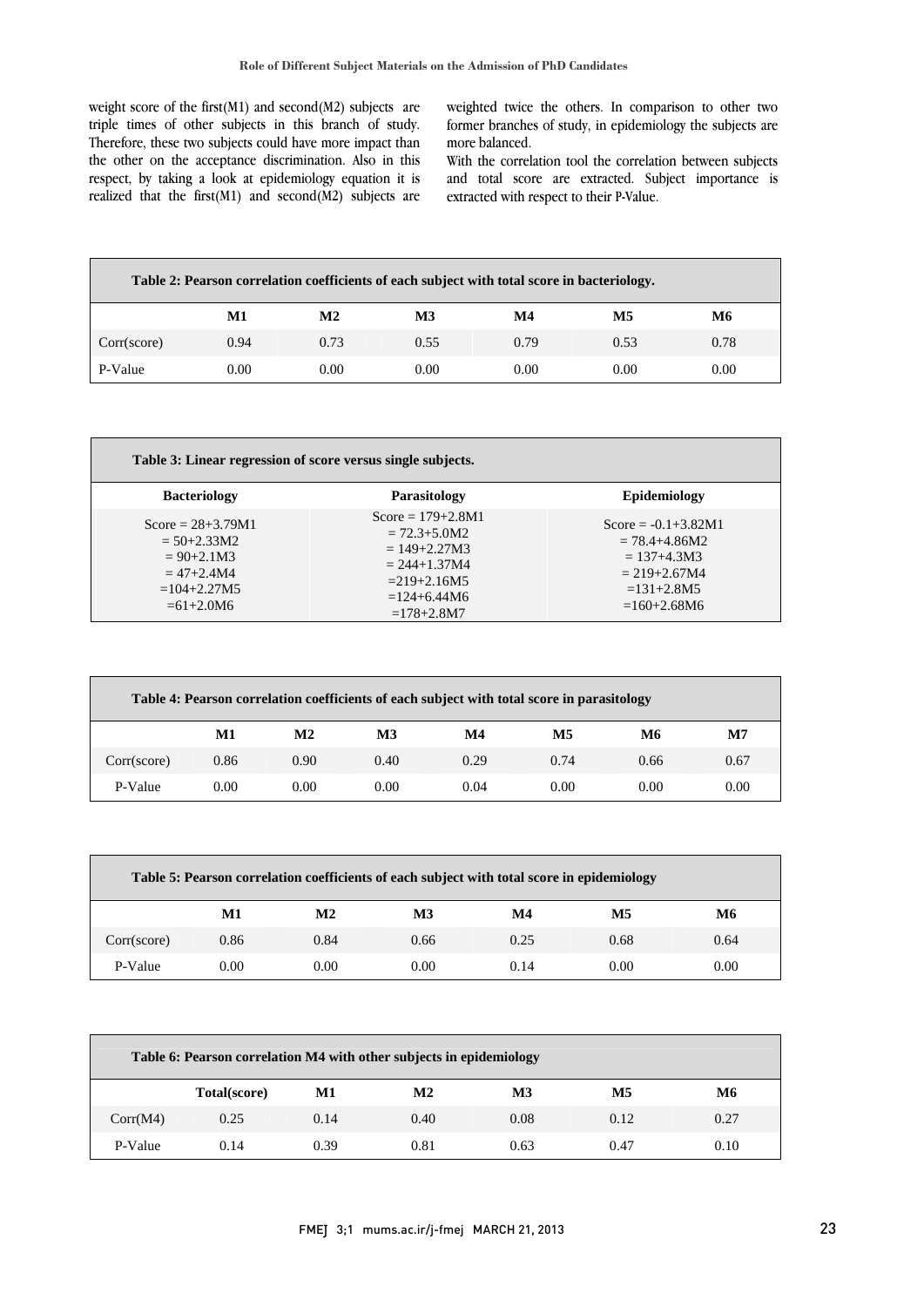Box plots are plotted for all the three exam branches. These box plots are showing decade distribution of different subjects against each other.

### **DISCUSSION**

As correlation coefficients of different subjects with total score in table 2 and table 3 and their statistical distribution in figure 1 show, exam subjects in bacteriology are reasonably balanced. Also small P-Values of correlation coefficients are in agreement with reasonable balancing. In bacteriology the correlations within subjects are comparably high with small P-Values. Therefore, there could be some information redundancy between different exam material subjects.

In parasitology as it is given in table 3 and shown in figure 2, the bacteriology and mycology subjects are(M6) highly weighted in one directional linear regression. Its coefficient is 6.44, which in comparison to other subjects is very large. If we look at its correlation with other subjects in



**Figure 1:Box plot of different subjects in bacteriology**



**Figure2: Box plot of different subjects in parasitology**

parasitology as given in table 4, we will find that it is highly correlated with  $cetolog<sub>V</sub>(M1)$  and helminthology $(M2)$  which have weighted by three. It could be concluded that the exam material of this subject should be repeated and redundant to these two subjects. As the overall score highly correlated with this subject(M6), there should be a close look at question paper or the material overlap in these subjects.

In epidemiology branch of study, bacteriology as given in table 1earned minimum regression coefficient value(-0.4) and lowest standard deviation. It means that this subject has the lowest contribution in total score and lowest discrimination impact. On the other hand it has the lowest correlation with other subjects in this branch as it is shown in figure 3 and given in tables 5 and 6. Therefore, this subject either is strange to applicants or its taxonomy is ill organized.

### **CONCLUSION**

Inter subjects overlap and redundancy could be guessed by correlation coefficient investigation between different subjects. The high redundancy between subjects could be effective and less discriminative. A subject is while discriminative which could enhance the overall score variation. In this study we found out that bacteriology and mycology in parasitology against its low score weight has earned the highest correlation with total score. Therefore it is either the core subject for this branch or wrongly designed in this exam. Also we found that the bacteriology subject had the lowest correlation with the total score and other subjects. Therefore this subject is either strange to applicants or its taxonomy is ill organized. In the case of unfamiliarity of applicants it should be omitted or in case of improper taxonomy, concerned board of exam should be informed. In the end it is suggested that for the generalization of this study, previous years and next year exams data be considered.



**Epidemiology**

#### **REFERENCES**

<sup>4.</sup> Official site of GATE. (Graduate http://www.community.community.community.community.community.community.community.community.community.community.community.community.community.community.community.community.community.commu Aptitude Test In engineering) IIT Bombay Organizing GATE 2013. Available from: http://www.gate.iitb.ac.in/gate2013/ Zhang JB. National university 3. entrance examination for China. Physics Teach 1994; 32(3): 187-9. 3. Shafiei F, Moradi A, Forouzandeh MH, Foroughi A, Akbari M. Evaluation and